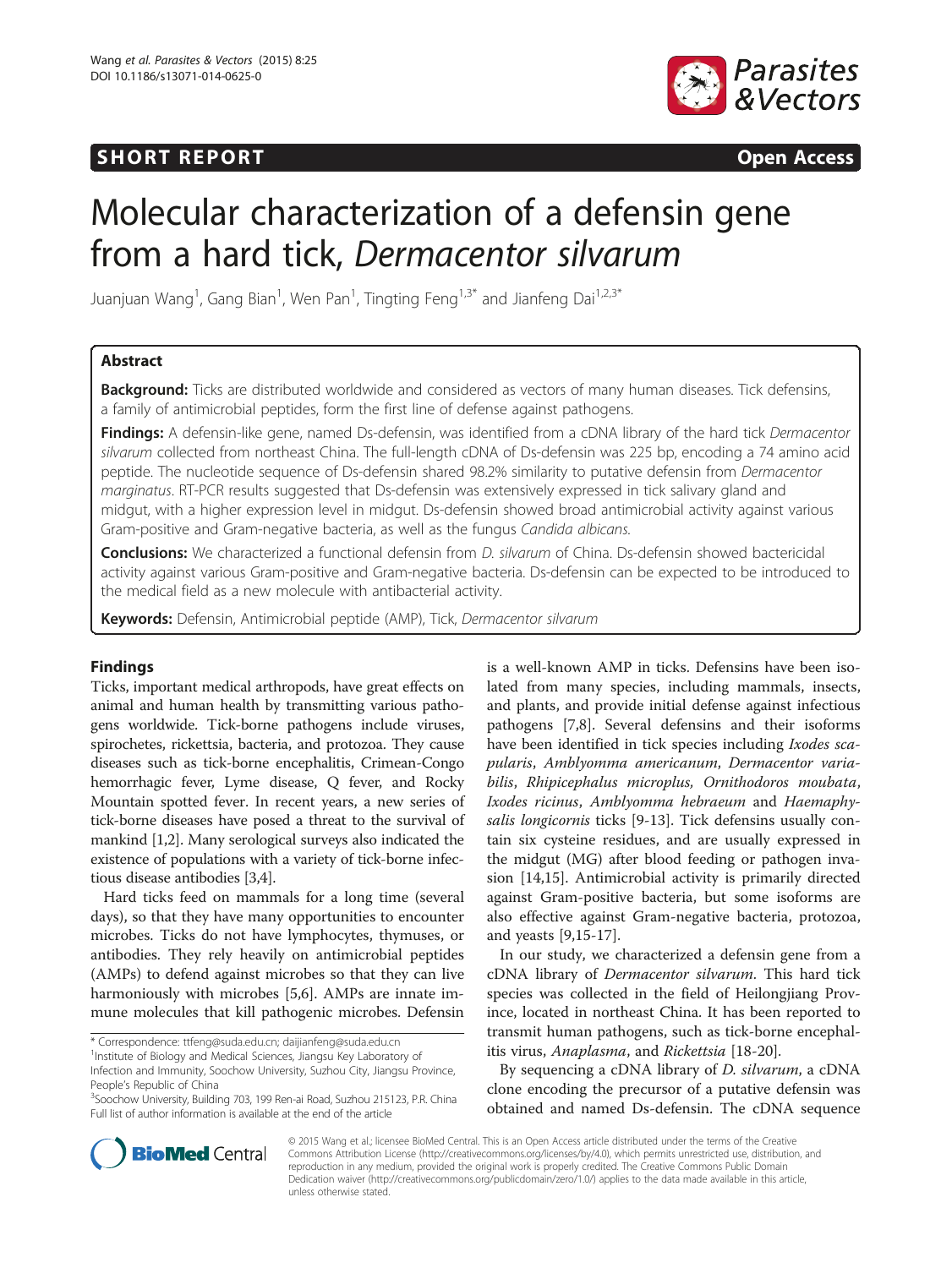and deduced amino acid sequence of Ds-defensin are shown in Figure 1. Sequence analysis indicated that the Ds-defensin cDNA was 225 bp long, encoding a 74 amino acid peptide. The predicted protein contained a putative signal peptide cleavage site at amino acid positions 22 to 23, as analyzed by SignalP4.1 software ([http://www.cbs.dtu.dk/services/SignalP/\)](http://www.cbs.dtu.dk/services/SignalP/). The sequence of Ds-defensin cDNA has been deposited in GenBank with accession number KJ885301.

To identify the evolutionary relationships between Dsdefensin and other defensin-like genes in invertebrate species, sequence alignment and phylogenetic analysis were conducted using multiple sequence alignment software Clustal X2 ([http://www.clustal.org/\)](http://www.clustal.org/). The nucleotide sequence of Ds-defensin shared 98.2% identity with a putative defensin from Dermacentor marginatus, and their amino acid sequences were 100% identical, suggesting that these two tick species were closely related (Figure [2](#page-2-0)). Sequence alignment results suggest that Ds-defensin shared high similarity to putative defensins from hard tick species, such as R. microplus (79.73%), I. ovatus (58.11%), I. persulcatus (59.46%), and A. americanum (55.56%), and low similarity to putative defensins from soft ticks, such as O. moubata (43.84%), O. papillipes (43.84%), O. rostratus (43.84%), and C. puertoricensis (43.84%). All these defensins contained six conserved cysteine residues, including defensins from fruit fly (Drosophila melanogaster) or marine mollusk species (Crassostrea gigas and Ruditapes philippinarum) (Figure [2](#page-2-0)A). Phylogenetic tree analysis also suggested that these putative defensin sequences fell into three distinct clusters. One cluster comprised defensins from hard ticks (D. silvarum, D. marginatus, R. microplus, A. monolakensis, A. americanum, I. ovatus, and I. persulcatus). Another cluster comprised defensins from soft ticks (O. moubata, O. papillipes, O. rostratus, and C. puertoricensis), and the other cluster comprised defensins from marine mollusk species (A. americanum and R. philippinarum) (Figure [2](#page-2-0)B). Although defensins were evolutionarily conserved at the critical amino acid positions (six cysteine residues), they also exhibited significant changes during evolution.

|                                                                                                                                      |  |  |  |   |     |       |             |          |  |            |   |               |   |             | 1 atgcgcggactttgcatctgccttgtctttatccttgtctgtggt       |  |
|--------------------------------------------------------------------------------------------------------------------------------------|--|--|--|---|-----|-------|-------------|----------|--|------------|---|---------------|---|-------------|-------------------------------------------------------|--|
|                                                                                                                                      |  |  |  |   |     |       |             | GLCICLVF |  |            |   | $\top$ $\top$ |   |             | $\mathcal{G}$                                         |  |
|                                                                                                                                      |  |  |  |   |     |       |             |          |  |            |   |               |   |             | 46 ettetaacegeeaeggeggeegteeeggetgaaagegaggegget      |  |
|                                                                                                                                      |  |  |  |   | A   | T     |             | A A V P  |  |            | A | E             | S | - F         |                                                       |  |
|                                                                                                                                      |  |  |  |   |     |       |             |          |  |            |   |               |   |             | 91 cacctccgtgttcgtcgaggcttcgggtgccccctgaaccaaggc      |  |
|                                                                                                                                      |  |  |  | R |     |       | $R$ $R$ $G$ |          |  | $F$ G C    |   | $\mathsf{P}$  |   | $\mathbf N$ | G                                                     |  |
|                                                                                                                                      |  |  |  |   |     |       |             |          |  |            |   |               |   |             | 136 geetgteacaaccactgeegeageatteggegeegaggeggetac     |  |
|                                                                                                                                      |  |  |  |   | - N | H C R |             |          |  | $S \cap R$ |   | R             | R | G           |                                                       |  |
|                                                                                                                                      |  |  |  |   |     |       |             |          |  |            |   |               |   |             | 181 tgctctggcataatcaagcagacctgcacctgctacaggaattaa 225 |  |
|                                                                                                                                      |  |  |  |   |     |       | K Q         |          |  | $\Gamma$   |   |               |   |             | $\ast$                                                |  |
| Figure 1 Nucleotide and deduced amino acid sequences of                                                                              |  |  |  |   |     |       |             |          |  |            |   |               |   |             |                                                       |  |
| Ds-defensin from Dermacentor silvarum. Putative signal peptide<br>of Ds-defensin, as predicted by SignalP 4.1 server, is underlined. |  |  |  |   |     |       |             |          |  |            |   |               |   |             |                                                       |  |

To investigate the mRNA expression of Ds-defensin in different tissues of *D. silvarum*, RNA was extracted from whole ticks, salivary gland (SG), and midgut (MG). Transcript expression analysis of the Ds-defensin gene was conducted by RT-PCR using Ds-defensin genespecific primers. As shown in Figure [3,](#page-2-0) Ds-defensin was extensively expressed in MG and SG, and the expression level in MG was significantly higher than that in SG or whole ticks (Figure [3](#page-2-0)B). These data were consistent with previous findings, and suggest that Ds-defensin may play important roles in protecting ticks against microorganisms in MG and SG.

To test the antimicrobial activity of Ds-defensin, the mature form of Ds-defensin (a 52 amino acid peptide) was synthesized and purified by high-performance liquid chromatography (GL Biochem, Shanghai, China). The peptide was dissolved in PBS buffer containing 0.05% Tween 20 and 1 μM β-merkaptoethanol (at a stock concentration of 1000  $\mu$ M), and diluted properly when used in the antimicrobial assay. The target bacteria used in the bactericidal assay were purchased from China Veterinary Culture Collection Center (CVCC). Four Gram-positive bacteria, namely, Staphylococcus aureus (CMCC26003), Bacillus pumilus (CMCC63202), Micrococcus luteus (CMCC63202), and Mycobacterium bovis (carbenicillin-resistant strain); and three Gram-negative bacteria, namely, Salmonella typhimurium (CVCC542), Pseudomonas aeruginosa (CVCC2000), and Escherichia coli (CMCC44103), were used in this study. Microbial strains were grown to an  $OD_{600nm}$  of 0.4–0.6 at 37°C in Poor Broth media (1% w/v tryptone and 1% w/v NaCl) (except for M. bovis, which was grown in Middlebrook 7H9 Broth (BD-Difco, USA) with carbenicillin). Approximately 90 μL of inocula of microbial strains (diluted with PB media to an  $OD_{600nm}$  of 0.01) and 10 μL of various concentrations of Ds-defensin (0.1–50 μM) were added to the well of a 96-well plate. The mixture was grown for 20 h (for M. bovi, incubated for 48 h) at 37°C and 250 rpm. Antimicrobial activity was evaluated by measuring the absorbance of the bacterial culture at  $OD_{600nm}$ . As shown in Table [1](#page-2-0), Ds-defensin showed significant antimicrobial activities against Gram-positive bacteria with a minimal inhibitory concentration (MIC) less than 50 μM. For *B. pumilus*, Ds-defensin showed potent antimicrobial activities at 1 μM. Ds-defensin was less effective to Gram-negative bacteria. The MIC values to S. typhimurium and P. aeruginosa were greater than 50 μM. Ds-defensin did not inhibit the growth of  $E.$  coli, but it significantly inhibited the growth of antibioticresistant *M. bovis* (MIC = 20  $\mu$ M). To test whether Ds-defensin also influences the growth of fungi, Candida albicans (CAU0037) was used in the antimicrobial assay. C. albicans replication was significantly inhibited when the concentration of Ds-defensin exceeded 10 μM in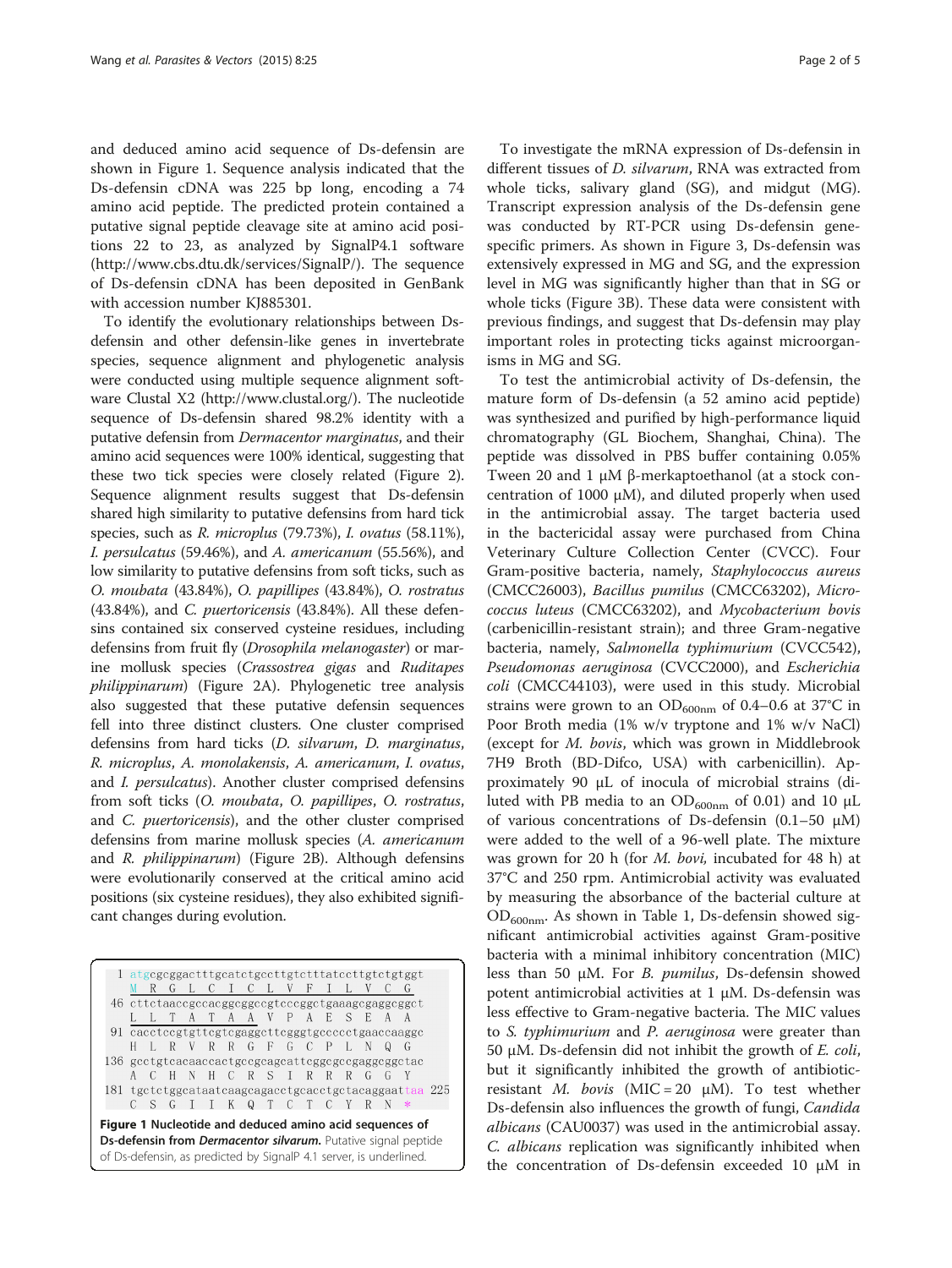<span id="page-2-0"></span>

Modified Martin Broth (Solarbio, Beijing, China), but the MIC to C. albicans was greater than 50 μM (Table 1). As shown by hemolytic assay, Ds-defensin was harmless to human erythrocytes, in concentrations of up to 20 μM (Additional file [1](#page-3-0): Figure S1, A). Furthermore, Ds-defensin showed no detectable cytotoxicity to mammalian cell lines (Additional file [1:](#page-3-0) Figure S1, B), and did not infect the replication of vesicular stomatitis virus (VSV) in 293 T cells (data not shown).

Defensins are present in all types of organisms from humans and plants to arthropods. Defensins are AMPs that form the first line of defense against pathogens. A common function of defensins from all organisms is to lyse bacterial cells; however, the amino acid sequences of





defensins show high diversity. Sequence analysis showed that the Ds-defensin peptide had 98.2% identity at the nucleotide level and 100% identity at the amino acid level to a putative defensin from D. marginatus, another hard tick species. Our data also show that defensins from hard and soft ticks shared a high degree of variability. The differentiation could be influenced by a diverse strategy of blood intake and types of pathogens that each tick species has encountered during their evolutionary history and geographical isolation [[21\]](#page-4-0).

The incidence of tick-borne diseases has steadily increased over the past few years, and effective vaccines

| Table 1 Antimicrobial activity of Ds-defensin |  |  |  |
|-----------------------------------------------|--|--|--|
|-----------------------------------------------|--|--|--|

| <b>Strain of microbes</b>                     | MIC (µM)   |  |  |
|-----------------------------------------------|------------|--|--|
| Gram-positive bacteria                        |            |  |  |
| Bacillus pumilus (CMCC63202)                  | 1          |  |  |
| Staphylococcus aureus (CMCC26003)             | 20         |  |  |
| Micrococcus luteus (CMCC63202)                | 50         |  |  |
| Mycobacterium bovis (carbenicillin-resistant) | 20         |  |  |
| Gram-negative bacteria                        |            |  |  |
| Salmonella typhimurium (CVCC542)              | >50        |  |  |
| Pseudomonas aeruginosa (CVCC2000)             | >50        |  |  |
| Escherichia coli (CMCC44103)                  | no effect. |  |  |
| <b>Fungus</b>                                 |            |  |  |
| Candida albicans (CAU0037)                    | >50        |  |  |

MIC: minimal peptide concentration required for total inhibition of cell growth in liquid medium. Determination of MICs was performed at least three times in triplicates.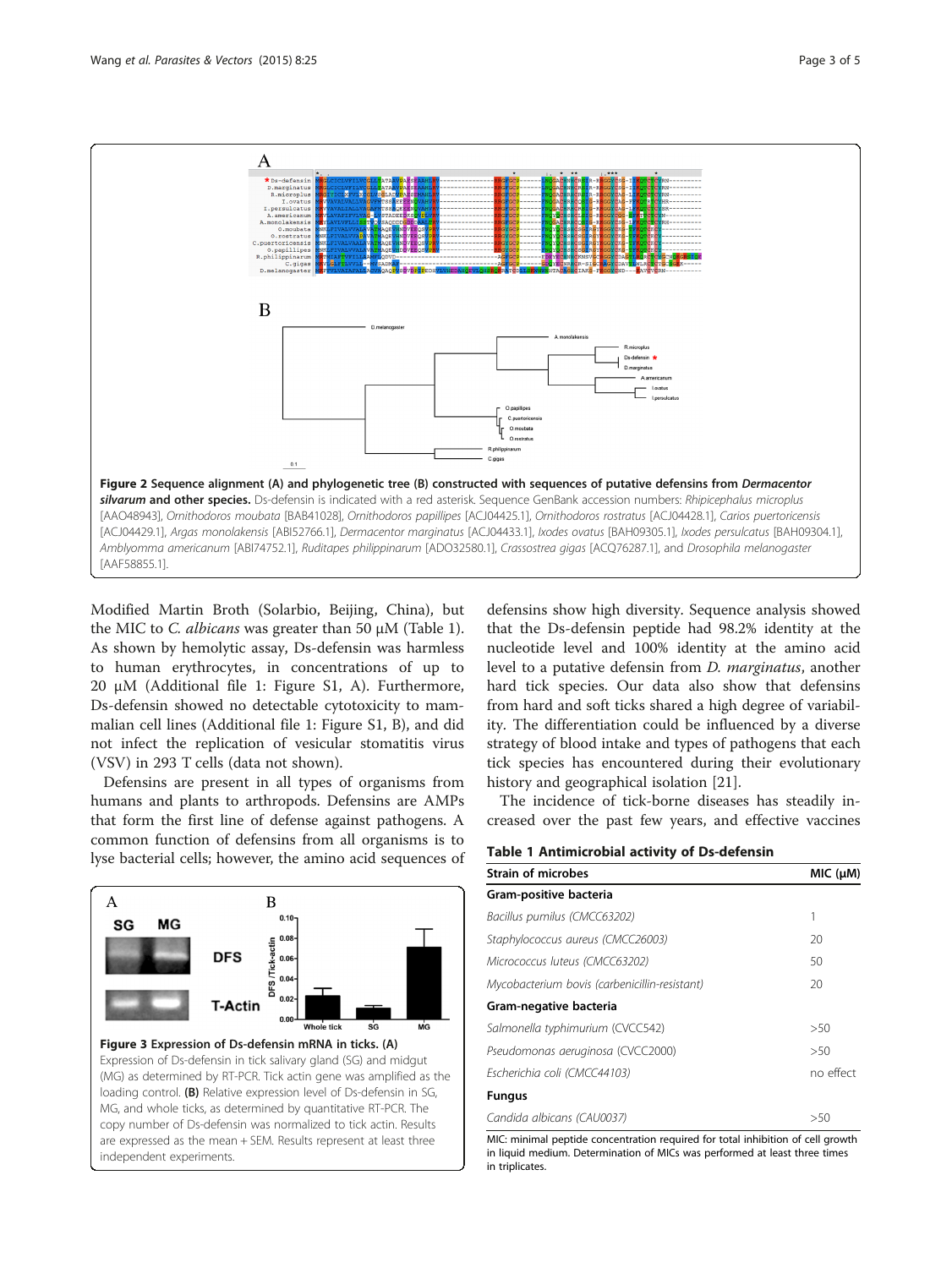<span id="page-3-0"></span>against most tick-borne pathogens are currently unavailable [[22](#page-4-0)]. Defensin is an AMP that is not yet affected by antibiotic-resistance mechanisms [[23\]](#page-4-0). Defensins have been identified in both soft and hard ticks, and they show different profiles of antimicrobial activity. For example, Chrudimská and colleagues characterized two defensin isoforms (Def1 and Def2) from the hard tick I. ricinus, and showed that both Def1 and Def2 have significant bactericidal effects on Gram-positive bacteria but they are insensitive to Gram-negative bacteria, yeasts, and viruses [[24](#page-4-0)]. The same group recently characterized another defensin (defDM) from the hard tick D. marginatus, and suggested that defDM has inhibitory effects on Gram-positive bacteria and a popular tick-borne pathogen Borrelia afzelii [\[25\]](#page-4-0). Lu et al. reported that a defensin-like peptide (DLP) from hard tick H. longicornis has potent antimicrobial activities against bacteria and fungi (C. albicans), and even shows strong antimicrobial ability against drug-resistant microorganisms [6]. A recent review by Wang et al. summarized that the hard tick I. scapularis has two multigene families of DLPs [[26](#page-4-0)]. The core region of I. scapularis defensin scapularisin-20 exhibits a wide spectrum of antimicrobial activity against both Gram-positive and Gram-negative bacteria, with higher potency to Gram-positive bacteria than to Gramnegative bacteria. The novel defensin we identified from the hard tick D. silvarum also has a distinct antimicrobial profile to different microbes. Ds-defensin showed strong potency against some Gram-positive bacteria (S. aureus, B. pumilus, M. luteus, and M. bovis), but had less effect on Gram-negative bacteria (S. typhimurium, P. aeruginosa, and E. coli). At a dose higher than 10  $\mu$ M, Ds-defensin showed significant antifungal activity against C. albicans growth and could inhibit the antibiotic-resistant strain of M. bovis. Ds-defensin was not hemolytic at 20 μM, and had no detectable cytotoxicity against various human cells. These data suggest that Ds-defensin could be safely used in mammalian systems as a potential antimicrobial reagent against various Gram-positive bacteria and some fungi.

## Additional file

[Additional file 1: Figure S1.](http://www.parasitesandvectors.com/content/supplementary/s13071-014-0625-0-s1.tiff) Hemolytic and cytotoxic assay of Ds-defensin. (A) Hemolytic effect of Ds-defensin to mouse erythrocytes. Hemolytic activity was measured by co-incubating 2% (vol/vol) erythrocyte suspension with various concentration of Ds-defensin for 2 hours at 37°C. (B) Ds-defensin had no cytotoxic effect on mammalian cell lines. Ds-defensin was added into the cell media at a final concentration of 10 μM and incubated with various cells for 24 h. The cell viabilities were measured using a CellTiter-Glo kit (Promega, USA).

#### Competing interests

The authors declare that they have no competing interests.

#### Authors' contributions

TF and JD designed the experiments and prepared the manuscript. JW, GB, WP and TF performed all the experiments. All authors read and approved the final manuscript.

#### Acknowledgements

We thank Yikai Huang, Jiawei Tang, Tingting Li and Dan Cao for assistance with the experiments. This work was supported by A Project Funded by the Priority Academic Program Development of Jiangsu Higher Education Institutions; National Natural Science Foundation of China (NSFC) (81172812, 81271792, 31200648, 31300714, 81471571 and 31400737), PostDoc Science Foundation (2013 M541725) and Jiangsu Natural Science Foundation (BK2012180). J.D. is a member of Jiangsu Provincial Innovative Research Team.

#### Author details

<sup>1</sup>Institute of Biology and Medical Sciences, Jiangsu Key Laboratory of Infection and Immunity, Soochow University, Suzhou City, Jiangsu Province, People's Republic of China. <sup>2</sup>Wuxi Medical School, Jiangnan University, Wuxi City, Jiangsu Province, People's Republic of China. <sup>3</sup>Soochow University Building 703, 199 Ren-ai Road, Suzhou 215123, P.R. China.

#### Received: 18 June 2014 Accepted: 21 November 2014 Published online: 15 January 2015

#### References

- 1. Vilcins IM, Old JM, Deane E. Molecular detection of Rickettsia, Coxiella and Rickettsiella DNA in three native Australian tick species. Exp Appl Acarol. 2009;49(3):229–42.
- 2. Anderson JF, Magnarelli LA. Biology of ticks. Infect Dis Clin North Am. 2008;22(2):195–215. v.
- 3. Grzeszczuk A, Stanczak J, Kubica-Biernat B. Serological and molecular evidence of human granulocytic ehrlichiosis focus in the Bialowieza Primeval Forest (Puszcza Bialowieska), northeastern Poland. Eur J Clin Microbiol Infect Dis. 2002;21(1):6–11.
- 4. Zhan L, Cao WC, Chu CY, Jiang BG, Zhang F, Liu W, et al. Tick-borne agents in rodents, China, 2004-2006. Emerg Infect Dis. 2009;15(12):1904–8.
- 5. Zasloff M. Antimicrobial peptides of multicellular organisms. Nature. 2002;415(6870):389–95.
- Lu X, Che Q, Lv Y, Wang M, Lu Z, Feng F, et al. A novel defensin-like peptide from salivary glands of the hard tick, Haemaphysalis longicornis. Protein Sci. 2010;19(3):392–7.
- 7. Kopacek P, Hajdusek O, Buresova V, Daffre S. Tick innate immunity. Adv Exp Med Biol. 2010;708:137–62.
- 8. Telleria EL, Sant'Anna MR, Alkurbi MO, Pitaluga AN, Dillon RJ, Traub-Cseko YM. Bacterial feeding, Leishmania infection and distinct infection routes induce differential defensin expression in Lutzomyia longipalpis. Parasit Vectors. 2013;6:12.
- 9. Nakajima Y, Ishibashi J, Yukuhiro F, Asaoka A, Taylor D, Yamakawa M. Antibacterial activity and mechanism of action of tick defensin against Gram-positive bacteria. Biochim Biophys Acta. 2003;1624(1–3):125–30.
- 10. Lai R, Lomas LO, Jonczy J, Turner PC, Rees HH. Two novel non-cationic defensin-like antimicrobial peptides from haemolymph of the female tick, Amblyomma hebraeum. Biochem J. 2004;379(Pt 3):681–5.
- 11. Rudenko N, Golovchenko M, Grubhoffer L. Gene organization of a novel defensin of Ixodes ricinus: first annotation of an intron/exon structure in a hard tick defensin gene and first evidence of the occurrence of two isoforms of one member of the arthropod defensin family. Insect Mol Biol. 2007;16(4):501–7.
- 12. Rudenko N, Golovchenko M, Edwards MJ, Grubhoffer L. Differential expression of Ixodes ricinus tick genes induced by blood feeding or Borrelia burgdorferi infection. J Med Entomol. 2005;42(1):36–41.
- 13. Zhou J, Liao M, Ueda M, Gong H, Xuan X, Fujisaki K. Sequence characterization and expression patterns of two defensin-like antimicrobial peptides from the tick Haemaphysalis longicornis. Peptides. 2007;28(6):1304–10.
- 14. Kocan KM, de la Fuente J, Manzano-Roman R, Naranjo V, Hynes WL, Sonenshine DE. Silencing expression of the defensin, varisin, in male Dermacentor variabilis by RNA interference results in reduced Anaplasma marginale infections. Exp Appl Acarol. 2008;46(1–4):17–28.